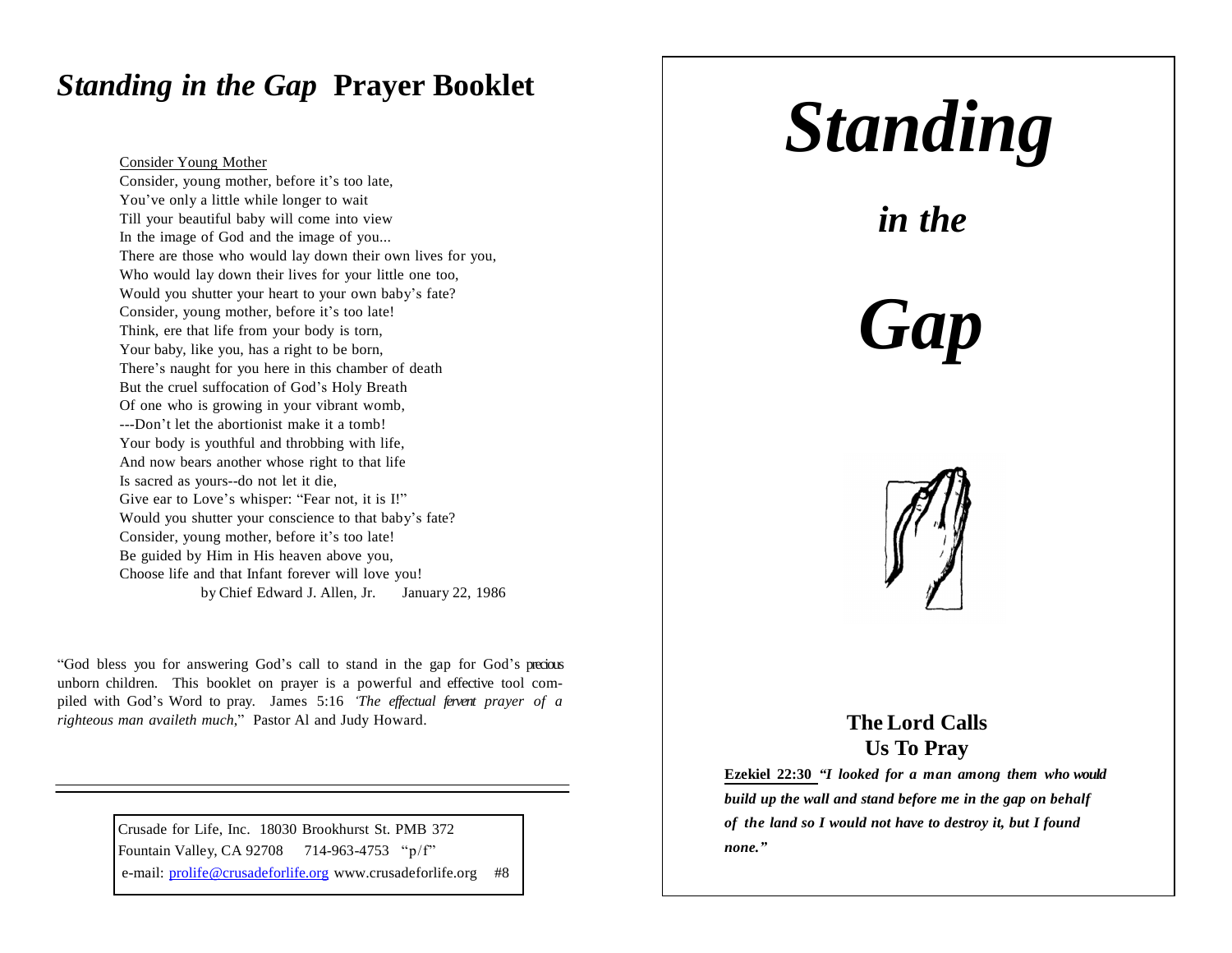

# **"Prayer is a shield to the soul, a delight to God, and a scourge to satan,"** John Bunyan

Unless otherwise marked (KJV, TLB, NAS), Scripture quotations are from the New International Version. (1979) Quotes are from Prayer Seminar & A-C-T-S PRAYER DIARY by Dr. J. Gordon Henry and The 2959 Plan by Peter M. Lord.

#### **There is no charge for the** *Standing in the Gap* **Prayer Booklet to use for a**

**prayer guide in front of an abortion clinic**. To order your free copy write: Crusade for Life, 18030 Brookhurst St. PBM 372, Fountain Valley, CA 92708 714-963-4753 "p/f" e-mail: [prolife@crusadeforlife.org](mailto:prolife@crusadeforlife.org) website[: www.crusadeforlife.org](www.crusadeforlife.org)

#### **Special thanks to the following for their help:**

- His Nesting Place Pastor Al & Judy Howard (562-422-2137)
- Pro-Lifers: Cheryl Birge, Bonnie Yerxa, Dale & Joanne Dieleman
- [exploringhomeschooling.org](http://exploringhomeschooling.org/) Charles and Cathy Lowers

If you or someone you know is considering an abortion, or suffering from a past abortion, please contact these special places for help.

Corona – 909-272-3670 San Bernardino - 909-889-4182 Long Beach – 562-984-5034 Orange County - 714-835-LIFE (5433) Los Angeles - 213-382-5643 (Spanish)

Pregnancy Help Nationwide: 1-800-395-4357 or 1-800-848-5683 National office for Post Abortion Reconciliation & Healing: 1-800-593- 2273

#### **INTERCESSORY PRAYER: "The scope of intercessory prayer is boundless. It is the work to which God has called us all,"**

Dr. J. Gordon Henry

Acts 1:14a "They all joined together constantly in prayer..."

Below are suggestions for verbal and silent prayers led by a pastor or others. Possibly take turns praying aloud for each topic. Those who feel led can kneel and pray together or separately for the remaining moments coming together for a closing prayer.

SALVATION: Pray that couples in a crisis pregnancy will turn to God. PROTECTION: Pray for the protection of unborn children and moms. FORGIVENESS: Pray God's grace and healing on those who have had abortions. Pray for local crisis pregnancy centers and other pro-life healing-support ministries.

MOTHERS, FATHERS: Pray that couples will choose life for their babies; that fathers will encourage their wives and girl friends to have their babies; that couples will chose adoption instead of abortion and that couples will stop living in immorality conceiving babies out of wedlock. MEDICAL PROFESSIONALS: Pray God's sovereignty against abortionists. Pray that doctors will stop recommending abortion to their patients. Pray that God will open the eyes of many doctors to see that abortion is the taking of a human life and is wrong.

WITNESS: Pray that motorists, who witness our praying, will have receptive hearts and minds.

PEOPLE: Pray that God will open the eyes of all peoples to the truth that abortion is taking a precious, innocent human life. Pray that Christians will repent from their complacency and begin to act according to their convictions. Pray for perseverance in fighting the evil of abortion. LAWS: Pray that the Holy Spirit will open the eyes and soften the hearts of our nation's leaders towards God and the unborn. Pray for Godly wisdom in our government and courts; that God will strengthen pro-life officials. Pray specifically for our President/Vice-President and their wives. Pray that our Congress and State Legislature will pass laws that will fully protect the rights of the unborn; that the U.S. and State Supreme Court will make decisions that protect the rights of the unborn; that ungodly judges will be removed and that God-fearing judges will replace them. SPIRITUALAWAKENING: Pray that God will direct a profound spiritual awakening in our local churches, communities and Nation.

BABIES SAVED: Pray that babies will be saved as a result of our prayers.

FINAL PRAYER BY PASTOR, LEADER OR VOLUNTEER 11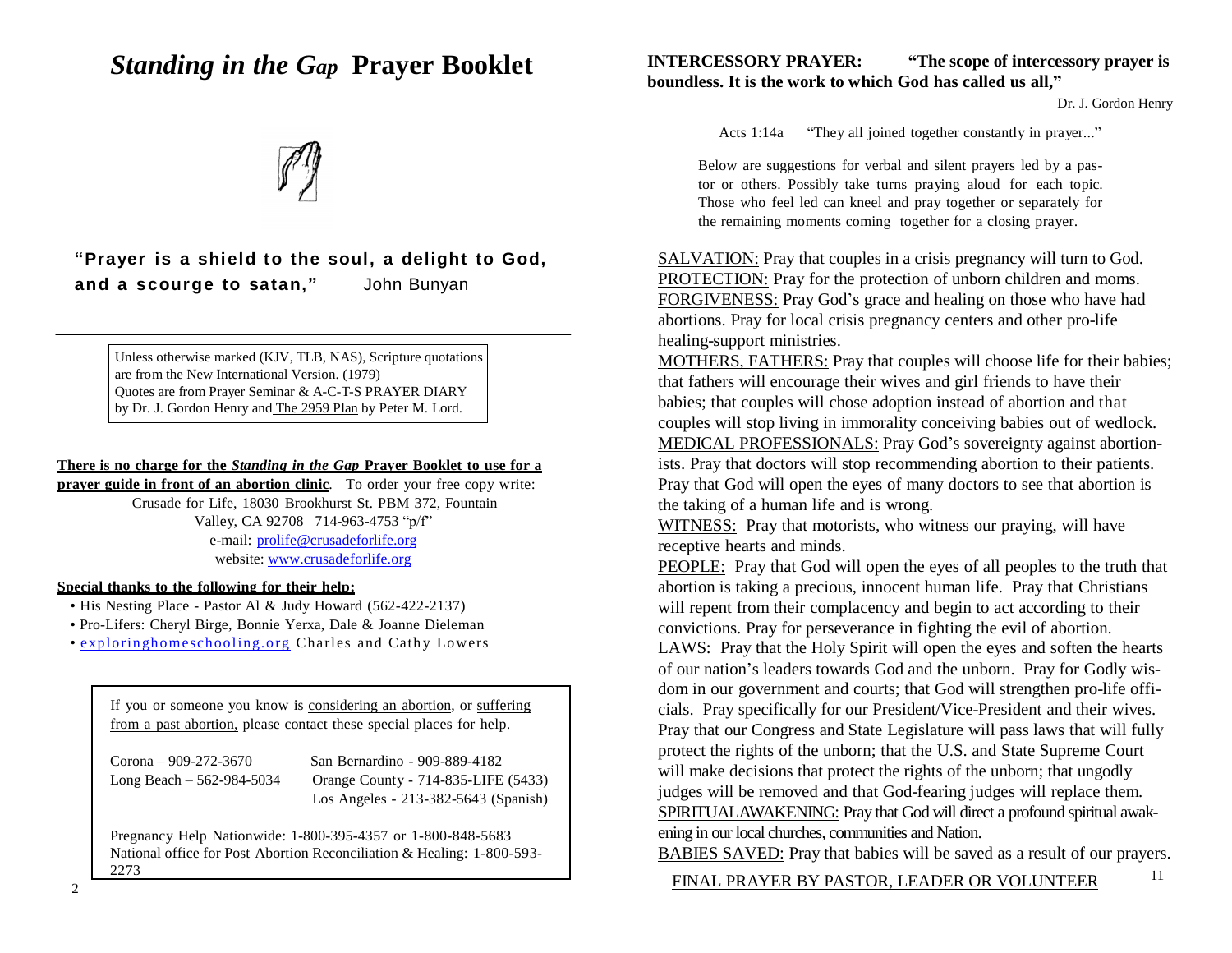#### **INTERCESSORY PRAYER: "Prayer is my response to the invitation of God to bear one another's burdens, to be intercessors,"** Peter M. Lord

I John 4:4b "...the one who is in you is greater than the one who is in the world."

#### **Praying for the hearts of the fathers and mothers:**

Malachi 4:5&6 "See, I will send you the prophet Elijah...He will turn the hearts of the fathers to the children, and the hearts of children to their fathers; or else I will come and strike the land with a curse."

**Pray: Father, in Jesus name, we pray that You turn the hearts of the mothers and fathers toward their unborn children. Please help them see that these are their own precious children. Please help them choose like for their unborn. Please help the sidewalk counselors touch the hearts of these mothers and fathers, grandmothers and grandfathers for life. In Your Precious name. Amen**



TURN THE HEARTS

Turn the hearts of the children to their parents; Turn the hearts of the parents to their young. Turn the hearts of us all to one another; Turn the hearts of us all unto the Lord. (end second time) Hear their cry, won't someone save the children? Hear their cry, won't someone save the children? Don't let them die, O Christian we must try!

#### BATTLE HYMN OF THE REPUBLIC

1) Mine eyes have seen the glory of the coming of the Lord, He is trampling out the vintage where the grapes of wrath are stored. He has loosed the fateful lightning of His terrible swift sword-- His truth is marching on! **CHORUS** 

Glory, glory Hallelujah! Glory, glory, Hallelujah!

Glory, glory, Hallelujah! His truth is marching on!

2) I have seen Him in the watch-fires of a hundred circling camps, They have builded Him an altar in the evening dews and damps; I can read His righteous sentence by the dim and flaring lamps--

His day is marching on! CHORUS

3) He has sounded forth the trumpet that shall never sound retreat, He is sifting out the hearts of men before His judgment seat;

O be swift my soul to answer Him, be jubilant my feet--

10 Our God is marching on. CHORUS

# *Guidelines: Standing in the Gap* **Prayer Booklet**

#### PURPOSE:

1. To use as a guide for prayer at an abortion clinic by individuals or groups especially by churches. Sometimes a Bible Study group is a good place to initially go through the booklet before planning to go to a clinic. This will take about an hour.

#### SUGGESTED PROCEDURE:

1. Meet as a group at a designated location such as a church or clinic. Have a Prayer Booklet for each person and a map to the clinic marking where to park and where to stand.

2. Have a designated leader or pastor go over this page.

3. At the clinic site, follow your prayer leader's directions: reading, singing, and praying in unison, individually and silently. A leader may want to read the titles and/or Scriptures.

4. Those with a physical problem or with young children, may want to stay at the church and pray for the hour.

#### Guidelines for Peaceful Prayer Participants:

This is not a demonstration or protest. It is not even a time for debate or confrontation. Then why are we here? We believe that God wants us to be at these places of death, as living, loving witness to this world and to our city that God is aware of what is happening here to His precious children and He is not pleased.

#### Please adhere to the following rules:

1. This vigil is legal and we cooperate with the local police. Follow any instructions from the police and the prayer leaders. Obey traffic lights. Don't block driveways, stay on the sidewalk, and stay with the group. Don't speak with the media.

Please carry no signs, banners, fliers or posters.

2. Keep the strict discipline of prayer. No talking to anyone until the hour of prayer is complete. Don't respond to word or action to anyone who may express opposition to our pro-life views. Our conversation is with God.

Some may want to kneel where indicated. This is voluntary.

#### Sidewalk Counselors

There will be sidewalk counselors trying to speak with those seeking an abortion and those involved in the abortion. Please just pray for them. If you feel God wants you to become a sidewalk counselor, let the prayer leader know and you will be invited to a training session.

God bless each of you as you allow God and the Holy Spirit through Christ Jesus to use you. The abortion clinic is Satan's stronghold but we know who is the final victor.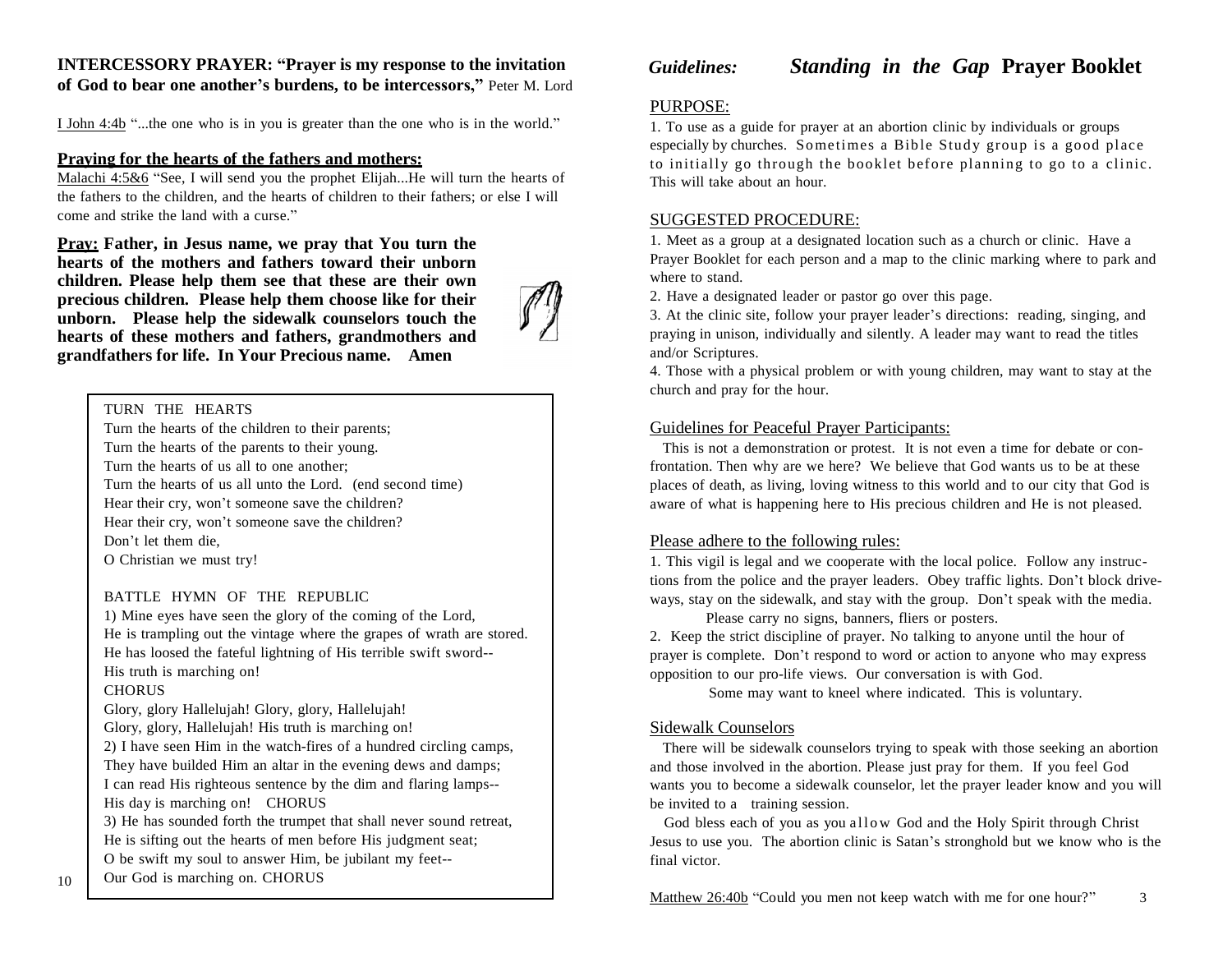*Introduction:*

First and Foremost we are here because of our love for and obedience to God's words...

Mark 16:15 "Go into all the world (the abortion clinic is part of the world) and preach the good news to all creation."

Proverbs 24:11-12 "Rescue those being led away to death; hold back those staggering toward slaughter. If you say, "But we knew nothing about this," does not he who weighs the heart perceive it? Will he not repay each person according to what he has done?

Second we know we have access to the throne of God to come boldly by the blood of Jesus and in His name.

Hebrews 4:16 & 10:19 "Let us then approach the throne of grace with confidence, so that we may receive and find grace to help us in our time of need." "...since we have confidence to enter the Most Holy Place by the blood of Jesus."

#### **WHY PRAY?**

**KEY VERSE:** 2 Chronicles 7:14 "if my people, who are called by my name, will humble themselves and pray and seek my face and turn from their wicked ways, then will I hear from heaven and will forgive their sin and will heal their land."

#### **ARE YOU READY TO PRAY?**

2 Timothy 2:22b "...call on the Lord out of a pure heart."

LET"S FORGET ABOUT OURSELVES

Let's forget about ourselves and magnify the Lord and worship Him. Let's forget about ourselves and magnify the Lord and worship Him. Let's forget about ourselves and magnify the Lord and worship Him. Oh worship Him, Jesus Christ our Lord.

**AREAS OF PRAYER:**

- **A - ADORATION AND PRAISE (page 5)**
- **C - CONFESSION (page 6)**
- **T - THANKSGIVING (page 7)**
- **S - SUPPLICATION: PETITION (page 8)**
- 4 **S - SUPPLICATION: INTERCESSION (pages 9,10,11)**

## *Standing in the Gap* **Prayer Booklet SUPPLICATION: INTERCESSION - "Focus the power of God on another person or on a specific situation. God unleashes His POWER, SPIRIT, AND REDEMPTIVE LOVE."** Dr. J. Gordon Henry

Isaiah 59:16 "He saw that there was no one, and he was appalled that there was no one to intercede;"

Jeremiah 5:28 "They do not plead the case of the fatherless to win it." Deuteronomy 30:19 "...I have set before you life and death, the blessing and the curse. So choose life in order that you may live, you and your descendants," Mark 10:27b "all things are possible with God."

#### **Prayers for those involved in an abortion.**

Matthew 5:44 "But I tell you: Love your enemies and pray for those who persecute you,"

**Pray: Lord, we need your power as we pray to find the forces of evil in this abortion clinic. We also pray for the abortionist, workers, guards and anyone else working at this clinic. Open their eyes to the evil of killing unborn children. In Jesus name we pray.**

| WHAT A MIGHTY GOD WE SERVE         |
|------------------------------------|
| What a mighty God we serve!        |
| What a mighty God we serve!        |
| Angels bow before Him,             |
| Heaven and earth adore Him         |
| What a mighty God we serve! $(2x)$ |

#### **Prayers for the unborn babies:**

Psalm 102:17-20 "He will respond to the prayer of the destitute; he will not despise their plea. Let this be written for a future generation, that a people not yet created may praise the Lord: The Lord looked down from his sanctuary on high, from heaven he viewed the earth, to hear the groans of the prisoners and release those condemned to death."

Proverbs 6:16,17b "the Lord hates,...hands that shed innocent blood.:"

#### **Pray: Father, in Jesus name, we pray that you hear the groaning of your precious innocent unborn children who are imprisoned and scheduled to die. We ask you to loose them that they may live.**

JESUS LOVES THE LITTLE CHILDREN Jesus loves the little children, All the children of the world. Red, brown, black and white, They are precious in His sight, Jesus loves the little children of the world. (Second time: sing in the womb where it says of the world.)  $\vert$  9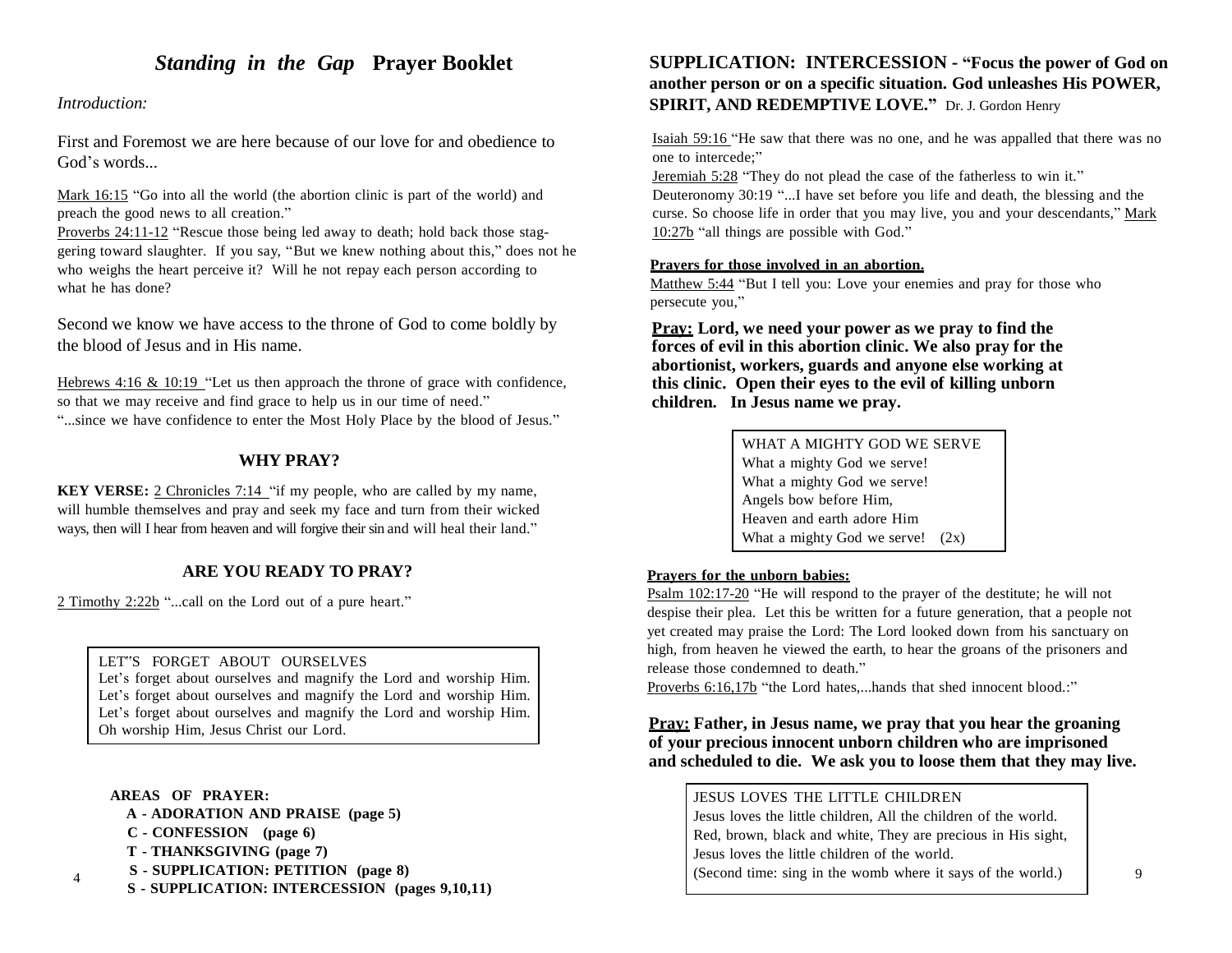# **SUPPLICATION: PETITION - a humble request for self ADORATION and PRAISE**

#### **PRAY: Our heavenly Father, please prepare me to pray for others.**

#### **TO BE HOLY SPIRIT CONTROLLED:**

Romans 8:26-27 "In the same way, the Spirit helps us in our weakness. We do not know what we ought to pray, but the Spirit himself intercedes for us with groans that words cannot express. And he who searches our hearts knows the mind of the Spirit, because the Spirit intercedes for the saints in accordance with God's will." Galatians 5:22-23 "But the fruit of the Spirit is love, joy, peace, patience, kindness, goodness, faithfulness, gentleness, self-control;"

Ephesians 6:18a "And pray in the Spirit on all occasions..."

#### **FOR THE WILL OF GOD:**

Ephesians 6:10-17 "...be strong in the Lord and in his mighty power. Put on the full armor of God so that you can take your stand against the devil's schemes. For our struggle is not against flesh and blood, but against the rulers, against the authorities, against the powers of this dark world and against the spiritual forces of evil in the heavenly realms. Therefore put on the full armor of God so that when the day of evil comes, you may be able to stand your ground,"

### **PRAY: Lord, gird my loins with the BELT OF TRUTH; give me the BREASTPLATE OF RIGHTEOUSNESS; the GOSPEL OF PEACE; the SHIELD OF FAITH; the HEL-MET OF SALVATION; the SWORD OF THE SPIRIT, which is the WORD OF GOD. AMEN**



#### BIND US TOGETHER

Bind us together Lord; Bind us together with cords that cannot be broken; Bind us together Lord; bind us together Lord; Bind us together with love. There is only one God; there is only one King;

There is only one body; that is why we sing. (Repeat first two lines.)

#### **PRAY FOR A LISTENING HEART:**

Psalm 46:10 "Be still and know that I am God."

**Pause a few moments. Let your heart be still. Listen for God to speak to you.**

- Ask God how you can best help end abortion in the days, weeks, and months ahead. **Pause for silent prayer.**
- Pray for love and unity among God's people, that we will submit to God's will for our lives, our families and our nation. **Pause for silent prayer.**
- Pray a personal prayer of repentance for past failure to actively oppose
- 8 abortion and for not aiding pregnant moms. **Pause for silent prayer.**

"Praise God for who He is. Seek His face. Adoration is glory we give GOD FOR WHO HE IS HIMSELF. Contemplation of the glorious nature of God. PRAISE for what He is in Himself." Dr. J. Gordon Henry "It is the most appropriate way to enter into His presence." Peter M. Lord

Psalm 34: 1&3 "I will extol the Lord at all times; his praise will always be on my lips." "Glorify the Lord with me; let us exalt his name together."

Psalm 8: 1-9 "O Lord, our Lord, how majestic is your name in all the earth! You have set your glory above the heavens. From the lips of children and infants you have ordained praise because of your enemies, to silence the foe and the avenger.

When I consider your heavens, the work of your fingers,

the moon and the stars, which you have set in place,

What is man, that you are mindful of him,

the son of man that you care for him?

You made him a little lower than the heavenly beings

and crowned him with glory and honor.

You made him ruler over the works of your hands;

You put everything under this feet:

All flocks and herds, and the beasts of the field,

the birds of the air, and the fish of the sea,...

O Lord, our Lord, how majestic is your name in all the earth!"

#### MAJESTY

| Majesty, worship His majesty;                     | $(1)$ Father, we love You,  |
|---------------------------------------------------|-----------------------------|
| Unto Jesus, be all glory, honor and praise.       | we worship You,             |
| Majesty, kingdom authority,                       | and adore You.              |
| flow from His throne, unto His own,               | Glorify Thy Name in all the |
| His anthem raise. So exalt, lift up on high,      | earth. Glorify Thy Name,    |
| the name of Jesus.                                | Glorify Thy Name. Glorify   |
| Magnify, come glorify, Christ Jesus the King.     | Thy Name in all the earth.  |
| Majesty, worship His majesty;                     | $(2)$ Jesus, we love you    |
| Jesus who died, now glorified, King of all Kings. | (3) Spirit, we love you     |
|                                                   |                             |

Luke 2:14a "Glory to God in the highest,"

Isaiah 6:3 "And they were calling to one another; Holy, Holy, Holy, is the Lord Almighty; the whole earth is full of his glory."

Revelation 5:13b "To him who sits on the throne and to the Lamb be praise and honor and glory and power, for ever and ever!"

Revelation 7:12 ", Amen! Praise and glory and wisdom and thanks and honor and power and strength be to our God for ever and ever. Amen" *5*

*Silently worship the Lord.*

GLORIEY THY NAME